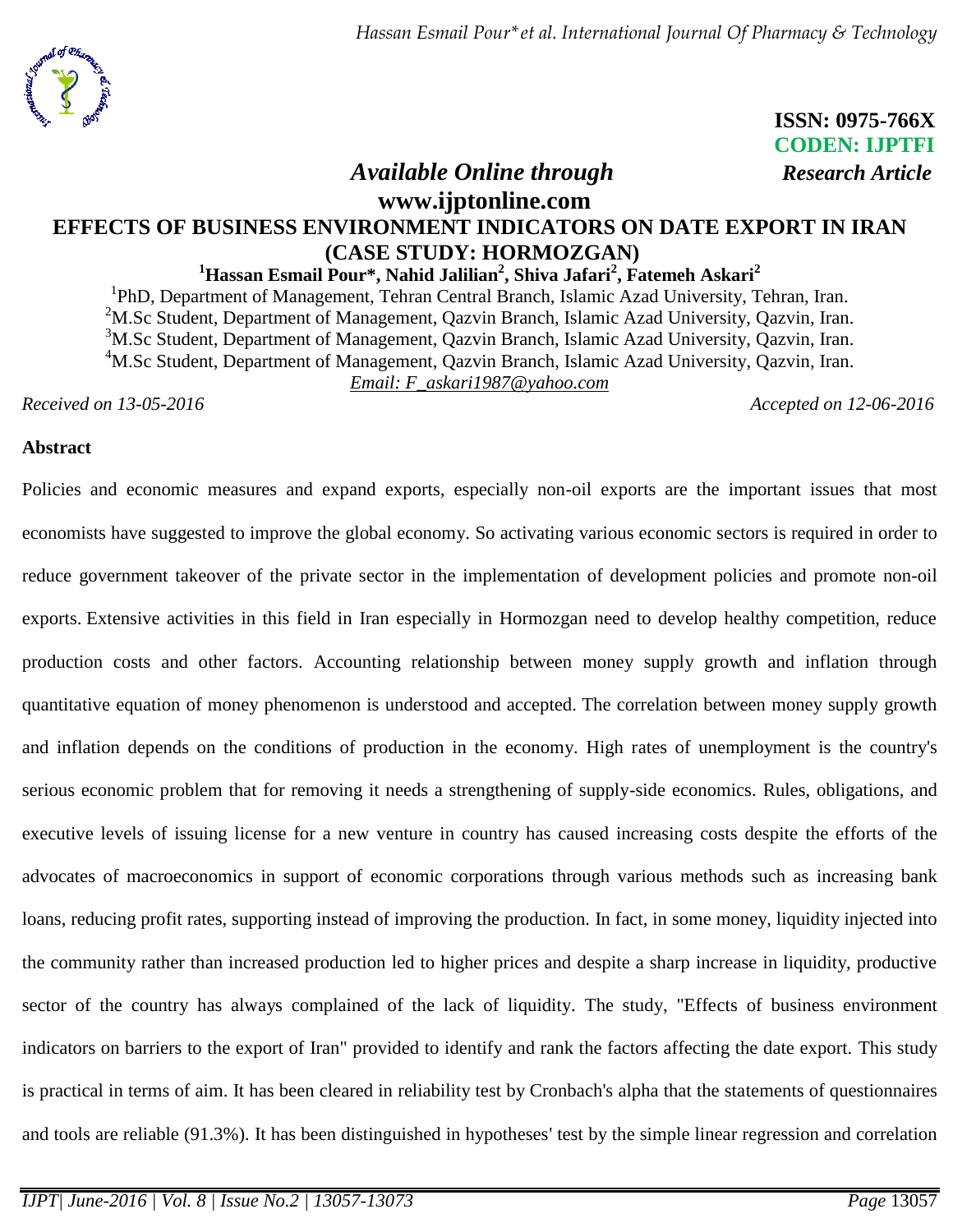*Hassan Esmail Pour\*et al. International Journal Of Pharmacy & Technology* test that all variables have been effective and there is a significant correlation between them. We have found in the main hypothesis test by the simple linear regression and correlation coefficient that business environment indicators have affected the date export and there is a significant correlation between these two variables.

**Keywords:** Business environment, Indicator, Date Export.

#### **Introduction**

High unemployment rate is the serious problem for the country's economy in a way that according to the last census, there are 2991 thousands of people out of work in the community. In other words, nearly 13 percent of the country's active population of 23 million are unemployed. The rate is high in urban areas, especially among young people, especially females. According to the World Bank study, one reason of long-term unemployment in Iran is unfavorable business environment. Although part of the adversities caused by supply-side factors in the labor market, including high population growth, increasing women's participation rate, increasing the marriage age and lack of compliance expertise with the needs of the labor market returns, we should consider that lots of market are connected to business environment, rules related to the executive levels of issuing license and lack of confidence to workforce application in the economic corporations. So, the successful management of macroeconomic and implementation of general policies of Article 44 of the Constitution requires empowering the private sector by reducing operating costs and risks and remove barriers to competition and reform of private business. However, following notification of the policies of Article 44 of the constitution by the supreme leader that is considered the basis for the development of the private sector, mechanisms of implementation of this policy are planned by the government and presented to the parliament in the form of drafting the bill. The requirements of modifying business environment in the country are not mentioned and the text of the bill is entirely on the continued implementation of the current rules governing the labor market. However, as the next sections of the report is clear: countries should immediately reform the business environment as a priority for reform of the rules governing the placement. Otherwise economically unequal state competition with the private sector is not flourishing. Obviously, this competition just failed state monopoly and create favorable environment for private sector activity formation, or the result of the operation of Article 44, but will be non-transferable and the transfer of wealth to the government will not lead to compete and prosper. Since the development of the private sector in a market economy is based on a complex set of rules, extensive physical and institutional infrastructure, stable macroeconomic environment,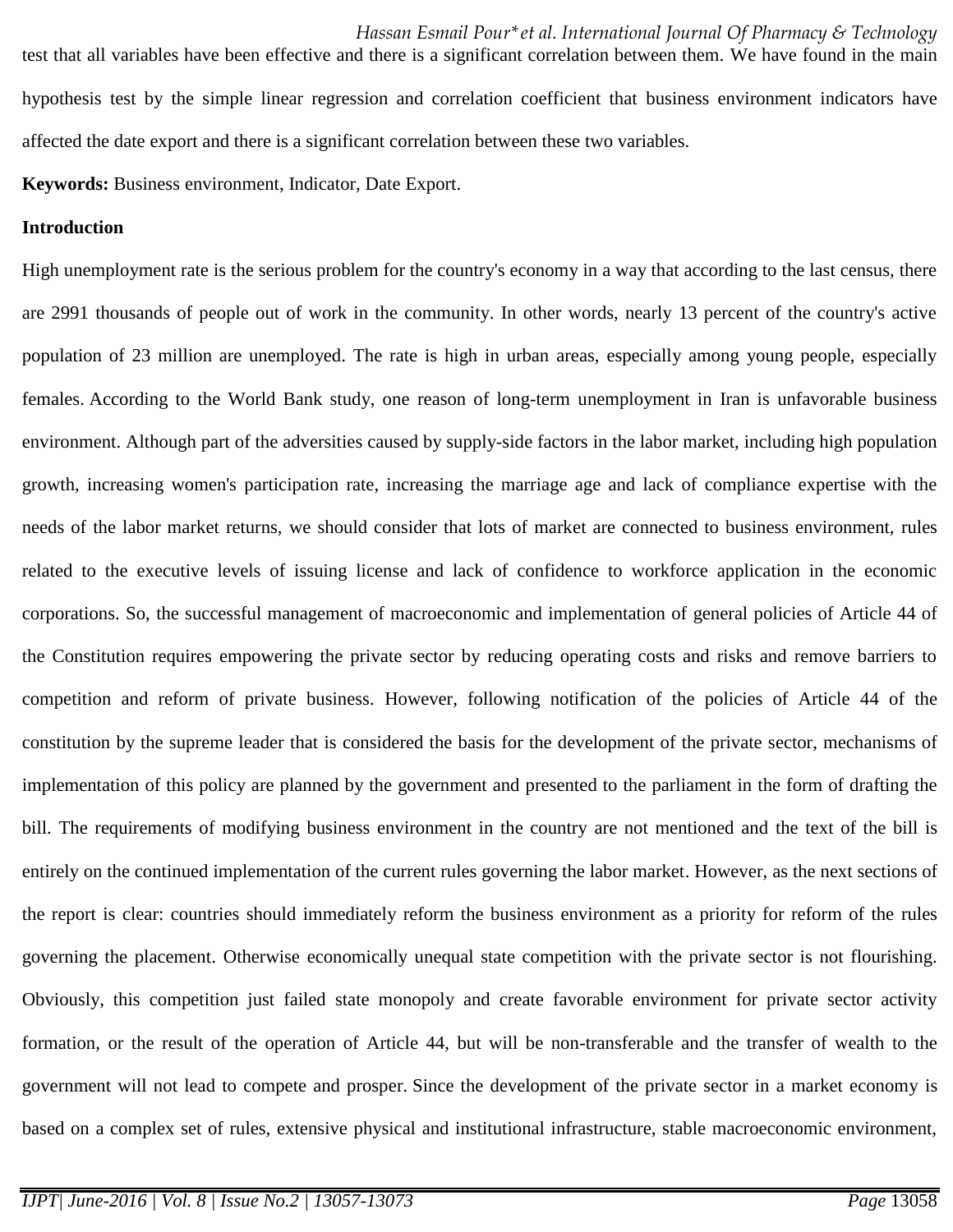financial market development, attract foreign direct investment, the development of small and medium industries, labor market regulation systems technology upgrades, training and learning to permanent changes in the way of development have the ability to keep pace with these changes and providing these series in order to implement an economic development model automatically does not happen, therefore, the creation of institutional infrastructure and infrastructure for business development and removing obstacles from the initial requirements are necessary to implement this policy and mandate government and civil society organizations (including chambers of commerce and trade trustee). It is certain that modification and improvement of the business environment in the global arena is not only a positive step and important aspects in order to strengthen private sector participation in the economy, promote employment and production in the country, but also, it is an important signal to welcome foreign investors to enter the country and to promote and facilitate the flow of technology in Iran. There are hardly any country in the world that is self-sufficient. Limiting consumption in the domestic production because of shrinking range of products and reduce product quality has caused lowers the lives of the men. In addition to goods, services also play an important role in the global economy (Esmaeilpour, Hassan, 1995).

#### **The definition of business environment**

In the description of one of the committees of the Organization for Economic Cooperation and Development has published a guide on improving the business climate, business environment and a set of policy, legal, institutional and regulatory defines the business activities working ruling. We always examine the causes and weakness in the national economy or to know how to achieve progress on structural economic problems and unfavorable production conditions stressed, but a good comprehensive explanation of these structural problems and conditions and how to improve them. It can be used from the literature business environment in this regard. (Tari, Alavi Manesh, 2011, p. 49) Different definitions of business are provided. The business activities are the activities that produce and buy goods and services with the aim of selling them for profit, encompasses. Business features include: production, sale or transfer of goods and services for value, recurring transactions, profit and risky activity. Information and communication technology in recent decades has created wide development in human life. In such a way that virtually all aspects of human life is surrounded and affected. Although the effectiveness and benefit in other words, different parts of the same phenomenon. (Morad Hasel et al., 2011, p. 40) Business activities are defined as the production and purchase of goods and services to sales and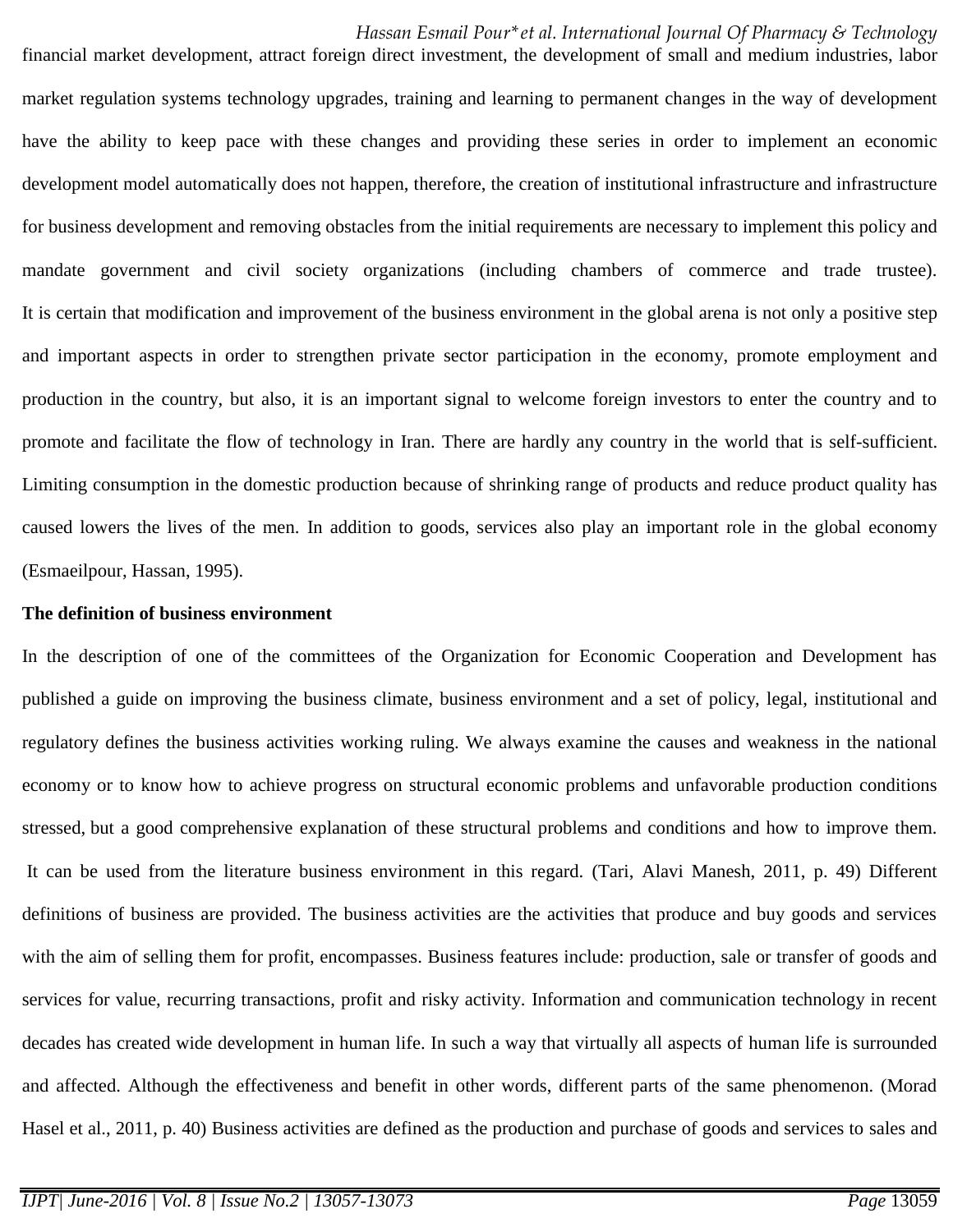profit. Factors such as health administration, social security, stability, economic policy, laws and regulations as well as the quality of the judicial system, the creation of a new business or expanding old businesses are effective. Changes in these factors (beyond the powers of business managers) can affect the performance of the various businesses. The combination of these factors that will weigh on returns and risk investors are called the business environment. This definition of the business environment, according to the study of Midri, three broad categories: the first category, macroeconomic aspects such as monetary policy, including the financial and currency and a clear impact on investment returns; for example, high tax rates reduce the return on investment; while inflation will increase the volatility of return. The second category includes rule, institutions and political stability; for instance, the rule of law on investment decisions and their impact on investors and it is organized. Institutions, including informal institutions, such as the overall level of trust, social capital and social networks and new trading relationships and expand business responsibility to the society (Barati et al., 2013, p. 110).

In economic literature, the importance of business environment in the 1990s came as a connector of micro and macro environment, however, ever thought that businesses need to operate only economic and political stability in the country. The World Bank is trying to collect data after expressing economic and political conditions, in the 2001 business project launched and in 2003 its first report concluded with five composite index for 133 countries. Ten Report 2012 Composite Index conducted by the Assembly in its last report ranks 183 countries were determined and compared. "Business environment" may be related to environmental conditions needed to increase production and expand the business to be interpreted. In other words, business environment variables affecting the business and economic environment in which firms are affected by the results of their efforts, out-of-control and power firm. Business and investment as policy environment, institutional and of behavior that yields and risk associated with economic activities and investments affects (Stern, 2010).

Another definition by the OECD committees to develop is published investment, business environment as a set of policies, terms of legal, institutional and regulatory framework governing the activities of the business environment by a number of economic studies business is introduced. The World Bank, consisting of 10 sub-index is that each of these factors in turn were formed on other indicators. The policy framework beyond the circumstances of macroeconomic stability significantly affect the investment environment and business (Feizpour, et al., 2011, p. 175).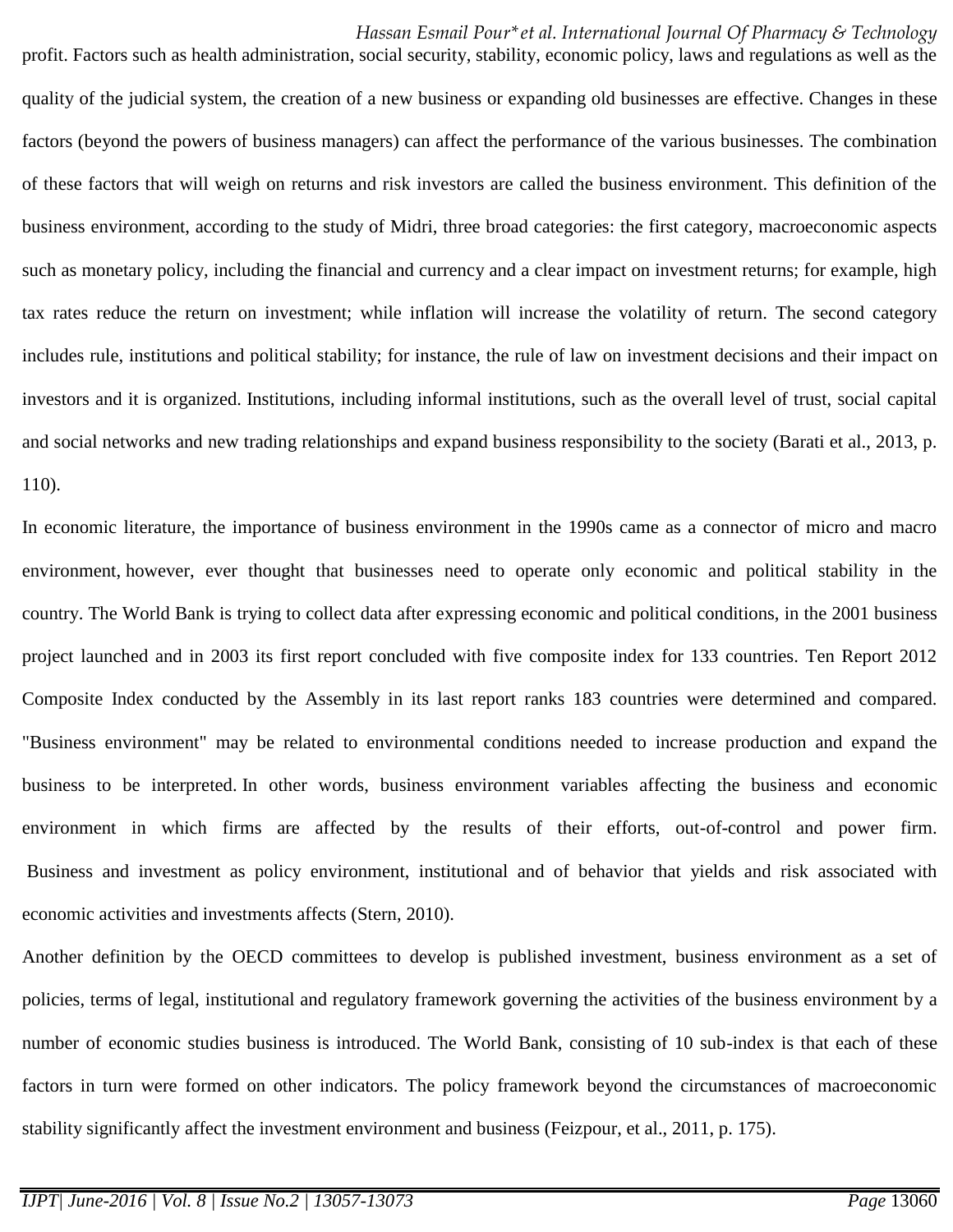#### **The concept of business space**

Although the term "business environment" in recent decades is as one of the important keywords in macroeconomic issues, reflecting in discussions on economic development and prerequisites for a prosperous and growing economy, we see that this the concept has always been of interest to scholars and thinkers. In recent years, the concept of precision is of most interest to economists and experts have tried this concept with accuracy and sensitivity are of most interest. The purpose of the business environment, factors affecting the operation of economic entities such as the quality of governance systems, stability of regulations, quality of infrastructure, is that changing them beyond the powers of the directors firms (Midry and Qoudjani, 2008). Reflecting the above definition, it turns out that identifying and studying the "business environment" prior to the analysis of business and economic activities. If "business" is considered as any economic activity such as production, sales of goods and services to the bottom of the economic benefits to be told (the details of the draft law on improving cooperation and the Chamber of Commerce's Business-room), addressing business climate Business, business formation and expansion measures. Accordingly, if we know the definition of business as the production and sale of goods or supply of services, a variety of business types will include: 1 home business,

- 2. Family business,
- 3. Rural Business,
- 4. Internet Business,
- 5. Small and Medium Business,
- 6. Large Businesses

That in all these businesses, big business related to "business environment" is very difficult and impossible.

#### **1. The employment index**

The difficulties that employers face in hiring and firing workers is implicit in this index. The index ranges from zero to one hundred. A higher number indicates more difficult and inflexible regulation. Employment indicators based on the responses to the questions posed in a questionnaire has been prepared.

Questions to assess the freedom of action on workers and employers in the contract, the hours of work, work on holidays and night work, how to hire and fire labor, the cost of hiring and firing labor for some of those questions employer and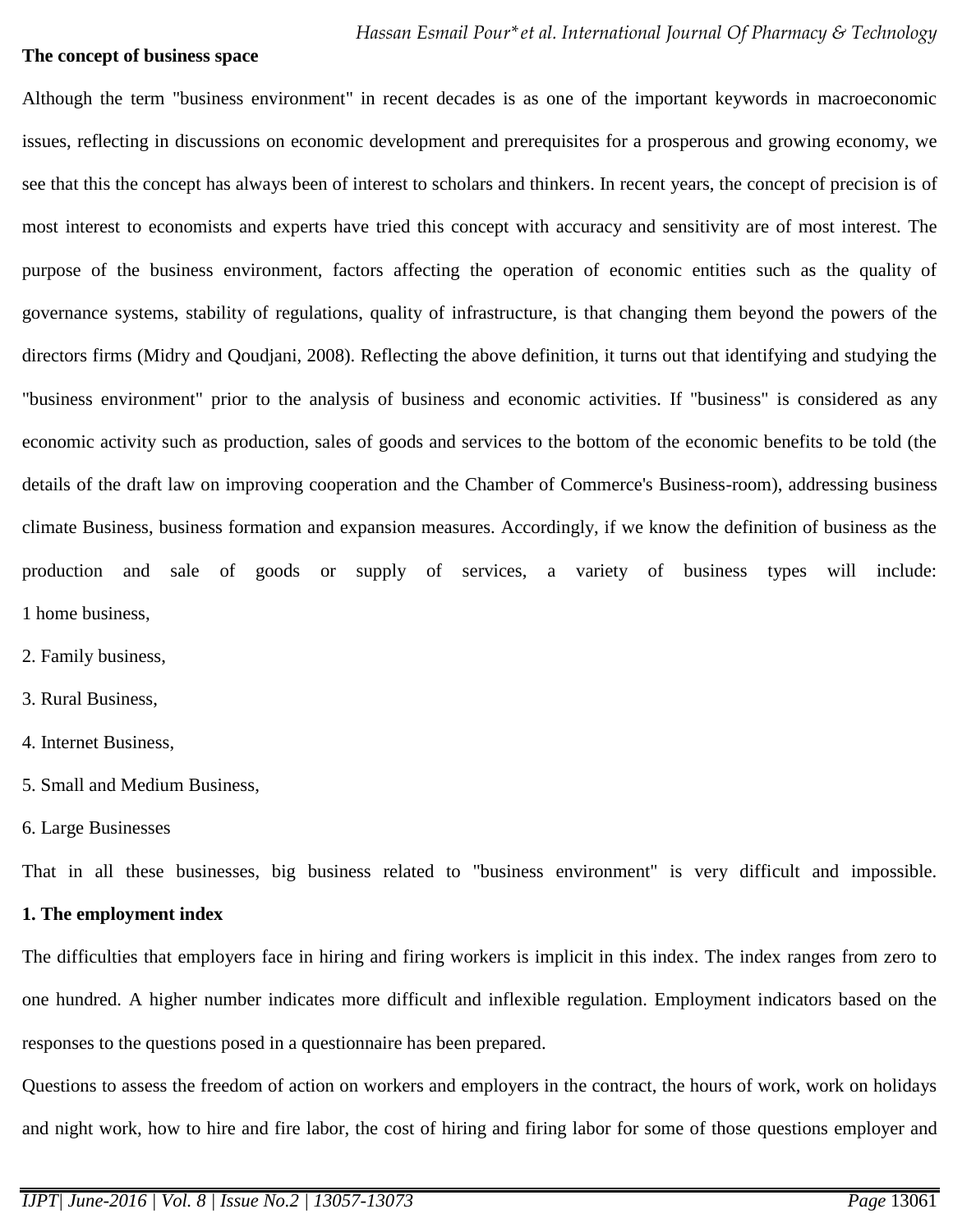*Hassan Esmail Pour\*et al. International Journal Of Pharmacy & Technology* regulation. Nevertheless, in order to create uniformity among the different countries of assumptions regarding labor conditions and working environment is considered. Some of these can be given to companies located in the populous city, male workers, full-time and with 20 years' experience, a member of trade union unless membership is mandatory union limited liability company and wholly-owned domestic. It is worth mentioning restrictions on night work, work on holidays, during the third position when a layoff is considered negative for the index points to negative. (Ahmadi, 2008, p. 19).

### **2-Registrationand transfer of ownership**

Indicators include the number of steps to ease registration of property rights and the costs of ownership is registered.

#### **The mechanism of registration of property in Iran:**

Property registration process in Iran is done in accordance with the following table. (Ahmadi, 2008, p.22).

| The cost (Rial)                                                                                                                           | The needed time for doing the<br>process                                | <b>Process</b>                                                                             | <b>Level</b>            |
|-------------------------------------------------------------------------------------------------------------------------------------------|-------------------------------------------------------------------------|--------------------------------------------------------------------------------------------|-------------------------|
| 1000                                                                                                                                      | 2 to 3 days (synchronization)<br>capability with 2; 3; 4; 5; 6; 7)      | Check in Land Registry Office                                                              | $\mathbf{1}$            |
| 5% of the value of<br>the property area                                                                                                   | 2 to 7 days (simultaneous with<br>the ability $1,3,4,5,6$               | Obtaining financial statements of<br>the Tax Administration                                | $\overline{2}$          |
| The<br>final<br>amount<br>(marginal)                                                                                                      | One day (simultaneous with the<br>ability to $1,2,4,5,6,7$              | Clearance certificate regarding the<br>effect of the restructuring<br>of<br>municipalities | 3 <sup>1</sup>          |
| no fee                                                                                                                                    | (simultaneous with<br>30 days<br>steps 1, 2 and without cost<br>3,5,6,7 | Building completion certificates                                                           | $\overline{\mathbf{4}}$ |
| no fee                                                                                                                                    | 30<br>(with<br>the<br>7<br>days<br>to<br>1,2,3,4,5,7                    | Insurance certificate                                                                      | 5 <sup>1</sup>          |
| no fee                                                                                                                                    | 7 days (simultaneous with the<br>1,2,3,4,5,7                            | Social Security certificate                                                                | 6                       |
| 5 percent of the value<br>of<br>the<br>property<br>(transfer tax), plus a<br>half percent of the<br>value of the property<br>(stamp duty) | with<br>A day<br>(along<br>the<br>1,2,3,4,5,6                           | National Bank will pay the transfer<br>tax                                                 | $\overline{7}$          |
| Approximately<br>1,260,000                                                                                                                | One to 3 days                                                           | Registered at the notary                                                                   | 8                       |
| Current registration<br>fee is taken in the<br>eighth round.                                                                              | 3 days                                                                  | Registration in the Land Registry<br>Office                                                | 9 <sup>°</sup>          |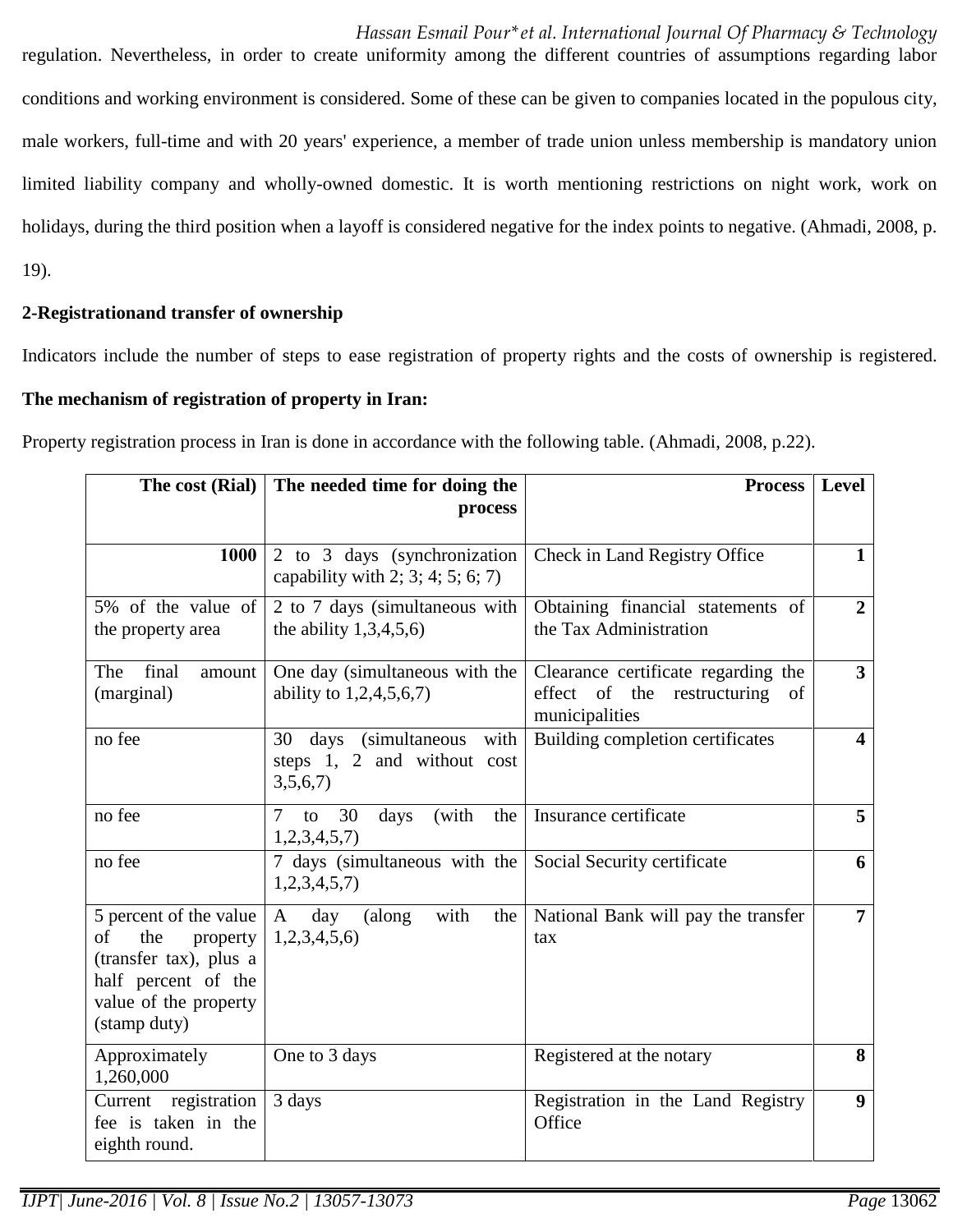#### **1. Credit index**

This index measures the awareness of the legal rights of lenders and borrowers credit. Legal rights index range is zero to ten, and higher scores indicate that laws are designed to provide better facilities. Credit information index, the amount and quality of information available public and private sectors shows the debt. The index ranges from zero to 6 and higher numbers indicate better access for the public sector from the private credit information.

#### **2. Investor protection index:**

Three instances of the following indicators of investor protection and ultimately "index examines the degree of supporting investors:

1. The transparency of transactions (extent of disclosure index).

2. The potential for personal transactions (extent of director liability index).

3. The power to undermine the legitimate shareholders, managers and experts misconduct (ease Index petition shareholders (. (Ahmadi, 2008, p. 29) (Ahmadi, 2008, p. 26)

#### **3. Tax index**

Information and following indicators show that the values of a medium-sized company in a financial year must pay as taxes. These criteria include the number of payments that an employer should be entitled to tax. The time should be spent doing things and percentage of profits tax that is paid as tax. The Islamic Republic has been faced with gradual reform of the tax system. It should be noted a sharp reduction in corporate tax to 25 per cent of the most important reforms of the tax system. 10% income tax for domestic companies have been determined and progressive taxation 12 to 54 percent. Corporate tax from 54 percent to less than 25 per cent. This section includes construction companies, transportation companies, research and supervision. Tehran stock exchange listed companies that have 10 percent less pay taxes. Iran's highest income tax rate is 54 percent. In Iran, there is no VAT. (Ahmadi, 2008, p. 33).

#### **4. The cross-border trade index**

Although Singapore is small compared to many developed countries but has been measured using strategies, deepen their industrial structure. This country is famous in building technology infrastructure and supporting small and medium industries. Since 1986, other institutes have been supported with the creation of "small business office" as a consulting agency, small and medium industries in terms of management, efficiency, financing, credit and coordinated assistance.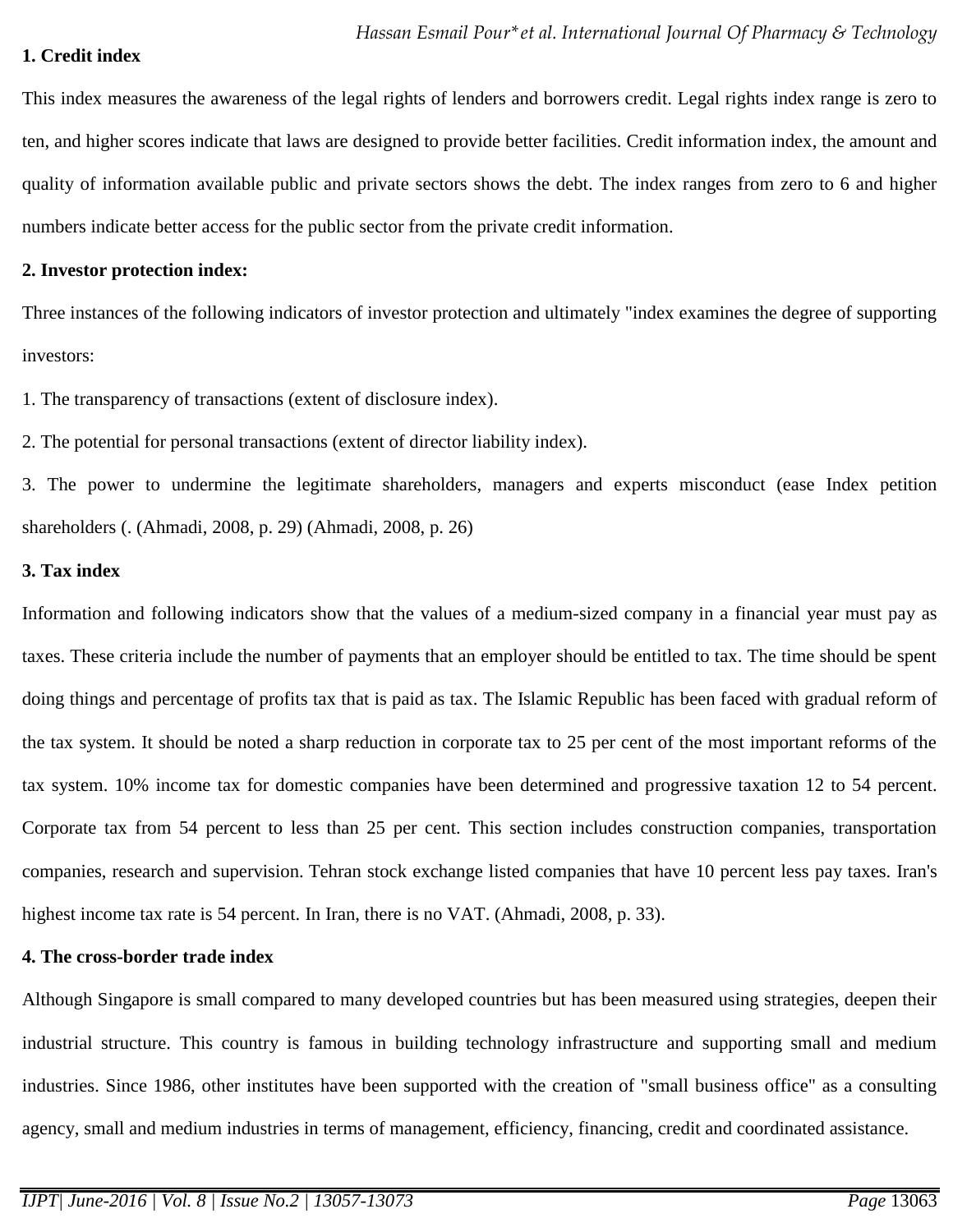*Hassan Esmail Pour\*et al. International Journal Of Pharmacy & Technology* Department of economic development through "domestic industry upgrade program" to encourage contractors to do with domestic firms pay, so that transnational corporations were willing to meet the needs of SME.

Thus, after strengthening production and export enterprises and removing barriers, the opportunity is provided to private sector participation at home and abroad (Ahmadi, 2008, p. 38).

## **Problems and obstacles faced by export firms**

#### **Organizational barriers**

Problems and obstacles associated with knowledge and marketing information

- Lack of knowledge about target markets and export.
- Lack the necessary experience in the field of export.
- Incomplete and limited information about the target market.
- Inability to identify customers / buyers in foreign markets.
- Problems in communication and contact with customers and foreign suppliers.
- Inappropriate presence in the target market / inability to produce reliable distributors and representative.
- Lack of international famous brand.

#### **Financial barriers**

- Lack of financial resources needed to conduct market research in foreign countries.
- Lack of resources to finance exports.
- Budgets and poor marketing.
- High cost of capital for financing the export.
- Lack of competent human resources obstacles in obtaining credit.
- Lack of management commitment or less emphasis on the development of export activities.
- Lack of trained human resources in the field of export marketing.
- Lack of management capacity.

# **Product-related obstacles**

# **Barriers to quality**

- Low quality products.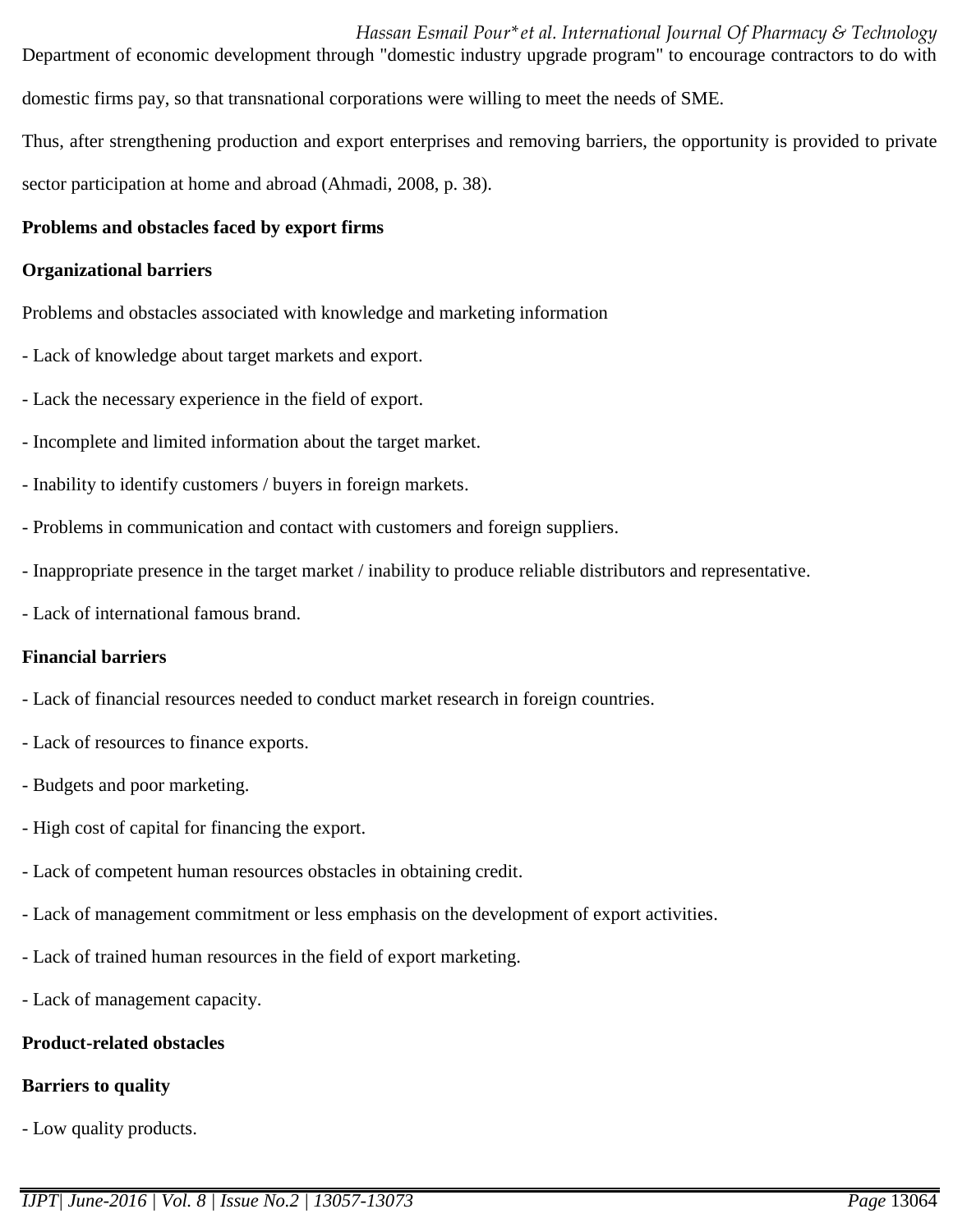*Hassan Esmail Pour\*et al. International Journal Of Pharmacy & Technology* - Short product life cycle / High Sensitivity mode technical barriers to adaptability.

- Inadequate quality control procedures.
- The poor quality of raw material used.
- Specific requirements on packaging and labeling.
- Product specification and design limited experience in the development and product adaptation

# **Lack of versatility to the product**

### **Industry-related barriers**

Industry Structure.

- Size organizations and companies.
- High concentration in the industry.
- The lack of new technology.
- Not selecting the right technology.
- Lack of reliability required in the supply of raw materials.
- Lack the technology needed.
- Lack of readiness to deal with changes in the competitive market.
- Competition in pricing.
- Competition from aggressive competitors.
- Lack of competitive prices.
- Unfair competition in the market.
- (Pour Ashraf, 2014, p. 2).

# **Date export**

Iran with producing about one million tons of date is the world's largest date producers, but despite the increase in production and export of this product to manufacturing exports in recent years has remained constant at about 10 percent. The increase in the export potential is very high, but the main problems of the production goes to the next step and this has many effects on exports. There is a wide variety of applications such as fresh dates (Kharg and dates), use it to cook certain foods as juice, sauce, dates, preserves and jams and also the alcohol industry, production of citric acid, yeast,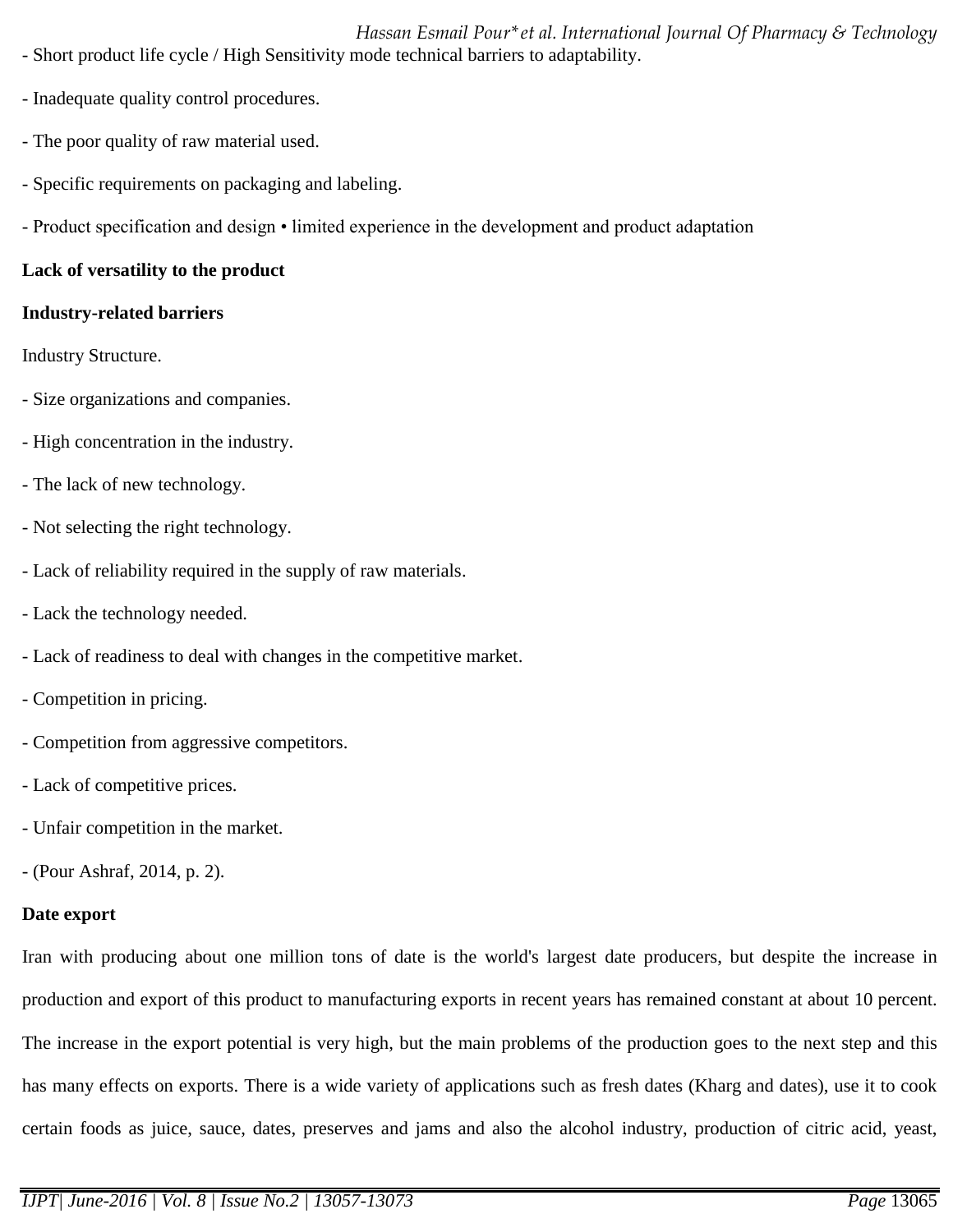liquid sugar (as raw material soda and chocolate) are of great use. The date also has some medicinal properties. In 1950, a drug called cortisone Diostulence with similar properties (but without the side effects) were prepared from dates. So the consumer market is growing steadily, particularly in industrial goods. Date acreage in the world is more than 950 thousand half of cultivated area in Iran. 250 thousand hectares and production in the country between 900 thousand to one million tons. Production of dates in the world from 1995 to 2004 of around 3.9 million tons with a growth rate of 4.34 percent to 5.58 million tons which increased further this production comes from Iran, Egypt, Saudi Arabia, Pakistan and Algeria. In the meantime, Iran has produced about one million tons per year, is the world's largest producer of dates. Unfortunately palm production yield per hectare is relatively low. This figure in our country is about 5 tons, and 26 tons in Egypt. However, in our country between the years 1993 to 2003 share in the global exports rose from 18 percent to 34 percent, Iran's date export value of the dollar, according to Dr. Chizari Deputy planned commodity exchange reduced rate of 36% of the 54 million dollars in 1993 to 34 million dollars in 2003 when it would be due to the difference of prices of the dates on dates are rich Iran and other countries. Price of Date in Iran is less than a dollar per kg and in other country it is 2/5 to 5/2 dollars per kg.

The problem dates back to the post-production process that is more accurate and more detailed if you look at the problem, it can be difficult to 2 categories:

1 problem and Assembly and Packaging industries

2 business sector and economic problems

▪ Important problems and side industries:

1 Deficiency workshops and factories of modern package (in accordance with technical knowledge 2 A lack of processing plants (supplying liquid sugar, honey and date syrup and vinegar, alcohol, caramel and citric acid. 3 not to use waste such as branches and leaves of palm trees to prepare for chipboard and crafts industries, long-fiber pulp.

4 Lack of cardboard and not distributed on time

5 The lack of liquidity in the agro-processing industry and packaging

Mentioned problems with the context of the government and the active participation of the private sector can be solved. Training and introducing investment opportunities and profitability in the palm side industries, as well as granting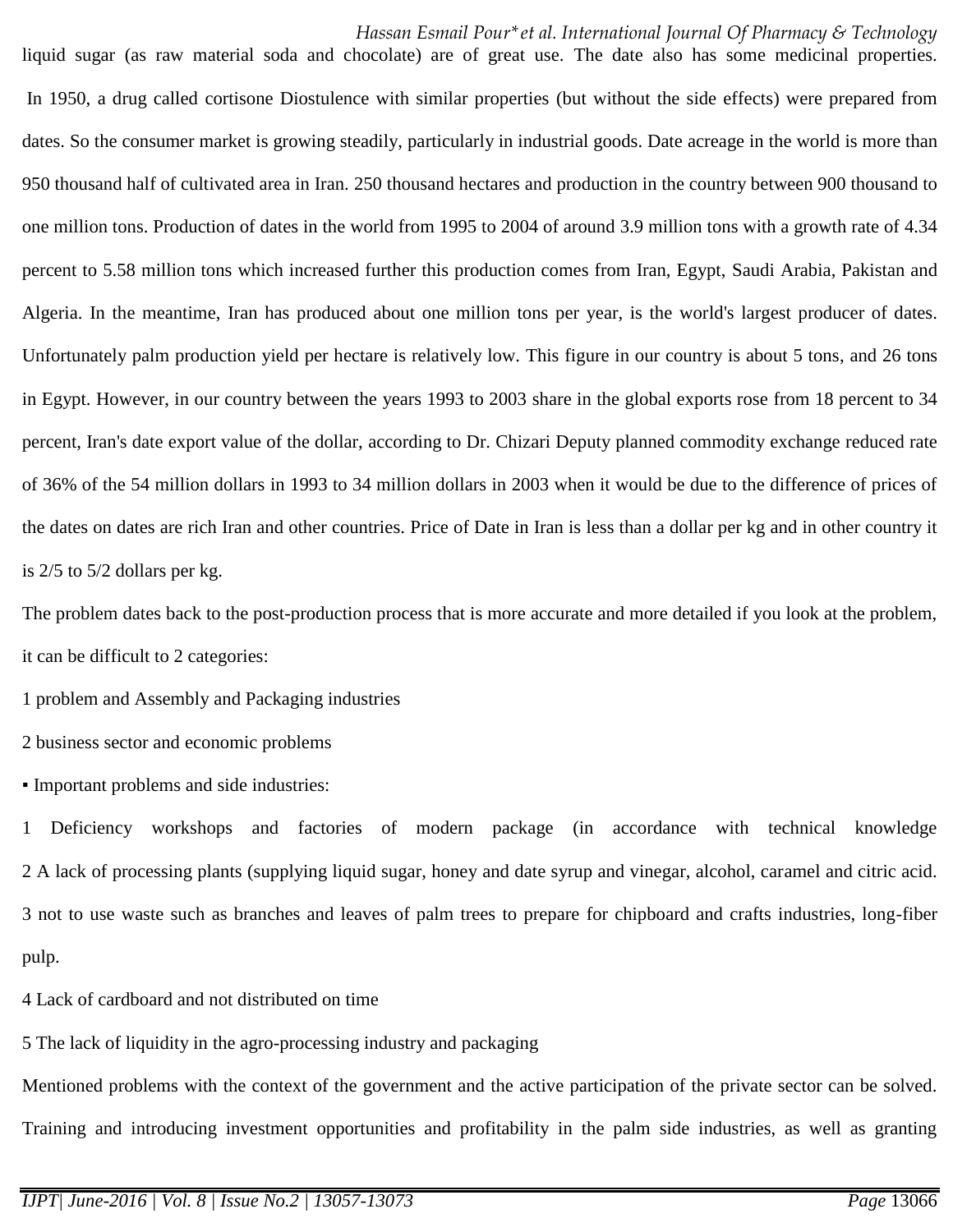facilitate the creation and operation of these units with regard to the problems of the sector and appropriate policies are the responsibility of the government. For example, despite high tariffs and customs duties for the import of raw materials and packaging cartons and date of export of the problems in the export of date palm to palm in Iran increased packaging costs compared to other countries. And because the cost of packaging in other countries such as the United Arabic Emirates is much lower, the exporters Iran's export to bulk and then packaged to send it again to target export markets., must be imported from abroad. It seems artisans and domestic investors able to provide machines and technology's export packaging requirements, so they need to provide the raw materials they need support.

The use of technology and new innovations in packaging and processing of export goods for compete in the world of major needs is essential. Spanish scientists from the plant Aloe Vera (Aloe Vera) made of gel that can prolong the shelf life of fruits. With this gel can be covered fruits and their maintenance time while maintaining the freshness and longer without chemical changes. Thus, according to the utility industry in increasing the share of exports in our country is very important dates.

Important issue is that despite the increase in production volume and increase the export in our country, but the ratio of exports to production of approximately 10 percent in the past year has remained constant. If the share of 25-20 percent that if we scrap this product, to increase the ratio of exports to production was very promising. ▪ Important problems of trade and economic sector.

1) lack of knowledge about foreign markets and domestic consumption.

2) Lack of active organizations in connection with the export business and export.

3) the existence of cumbersome laws and administrative regulations on export.

4) Lack of special export terminals in the ports of the country's withdrawal dates.

5) the private sector participate in foreign exhibitions devoted to the cause of financial problems and lack of appropriate facilities for them.

6) Being unfamiliar people in Iran and other parts of the world with palm properties directly negative effect on the demand for this product. However, in the above-mentioned problems in recent years steps have been taken, but still many problems in marketing and exporting the way off the product. Headquartered global network of dates at the University of Al Ain, and a year at an international conference with the cost of FAO in this country is that this focus global information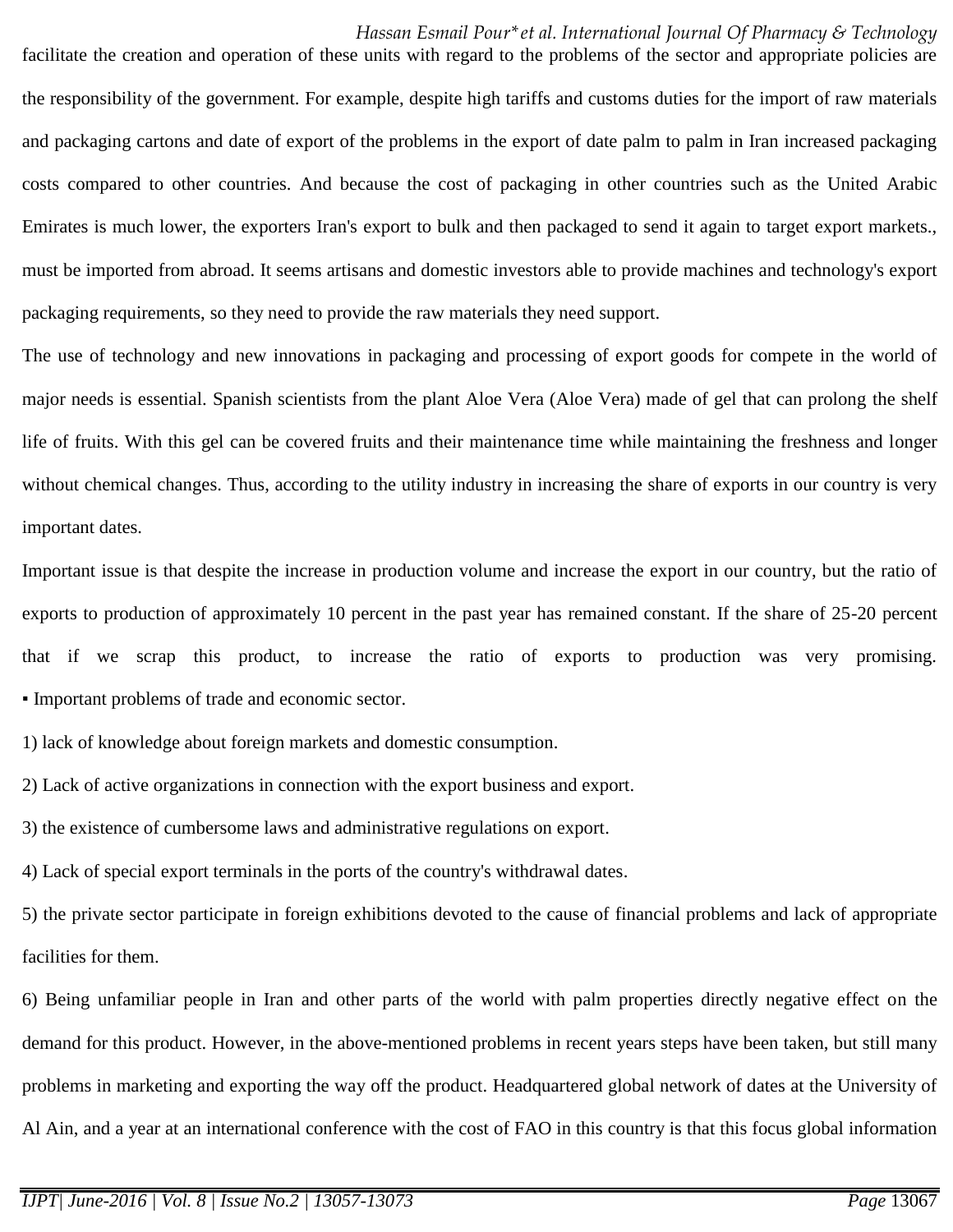dates in this country has led the scientific and technical potential of the country. The active participation of producers and exporters in prestigious international exhibitions in the field of food and agriculture and customer-friendly products in the advertising and marketing can effectively contributed to the growth of exports of this product. Some experts solve economic problems and Commerce arrival date depends on the commodity exchange know about this product. Therefore, the "Eleventh Conference and for date" in New Castle Special Economic Zone to discuss this issue. Secretary General of agricultural commodity exchange in the said dates will soon enter the stock market. He added that agricultural commodity exchange reduces the inefficiency of the traditional market. He said 30 percent of exporting dried fruit dates. However, exporting producers and consumers do not usethe benefit from the establishment of such a market. Inefficiencies of traditional market and the lack of transparency of prices of agricultural products, inform inappropriate main markets, the widespread presence of speculators in the markets, seasonal fluctuations in prices, as the standard of goods and nonguaranteed deals.

#### **Research model**



**Figure 1-1: Research model Ahmadi (2008).**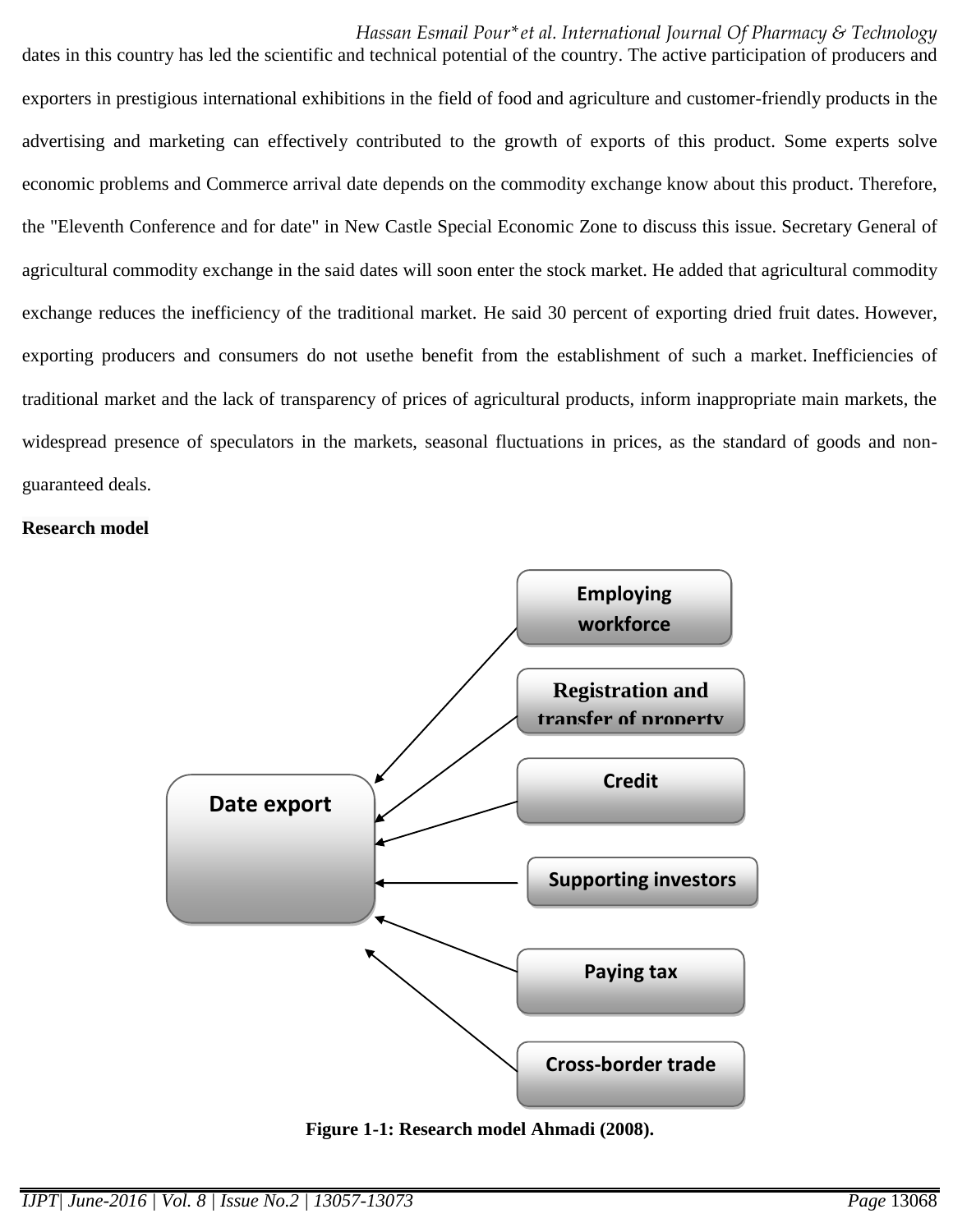#### **Research hypotheses**

#### **The main hypothesis**

Indicators of business environment affect the date export obstacles, and there is a significant relationship between them.

#### **Sub-hypotheses**

Labor recruitment affects the obstacles to the export of date and there is a significant relationship between them. Property registration and transfer affect the date export barriers and there is a significant relationship between them.

The credit affect the date export barriers and there is a significant relationship between them.

Investor protection affect the date export barriers and there is a significant relationship between them.

Tax barriers affect the date export barriers and there is a significant relationship between them.

Cross-border trade affect the date export barriers and there is a significant relationship between them.

#### **Research Methodology**

The research is practical in terms of aim and it is descriptive-correlation in terms of nature.

#### **The method of collecting information.**

Information obtained in this research through interviews, questionnaires, and library studies and field data collection has been achieved in the industry.

#### **The population and sample**

The study population included 240 housing activists that sampling dates compounds (stratified random sampling and cluster sampling) in a subset of samples is possible. According to Morgan table of 148 questionnaires were distributed.

#### **Data analysis method**

Inferential statistics including Spearman correlation coefficient (according to the data rate) to assess the relationship, simple linear regression to measure the effect, Cronbach's alpha for reliability.

#### **Field of study**

The study period: Study on Indicators of business and its effect on the date export of Persian date Dey 1394 Persian date Bahman 1394, in other words, this study is a cross-sectional study.

Territory of research: Hormozgan province of Iran.

Subject of study: business and export issues.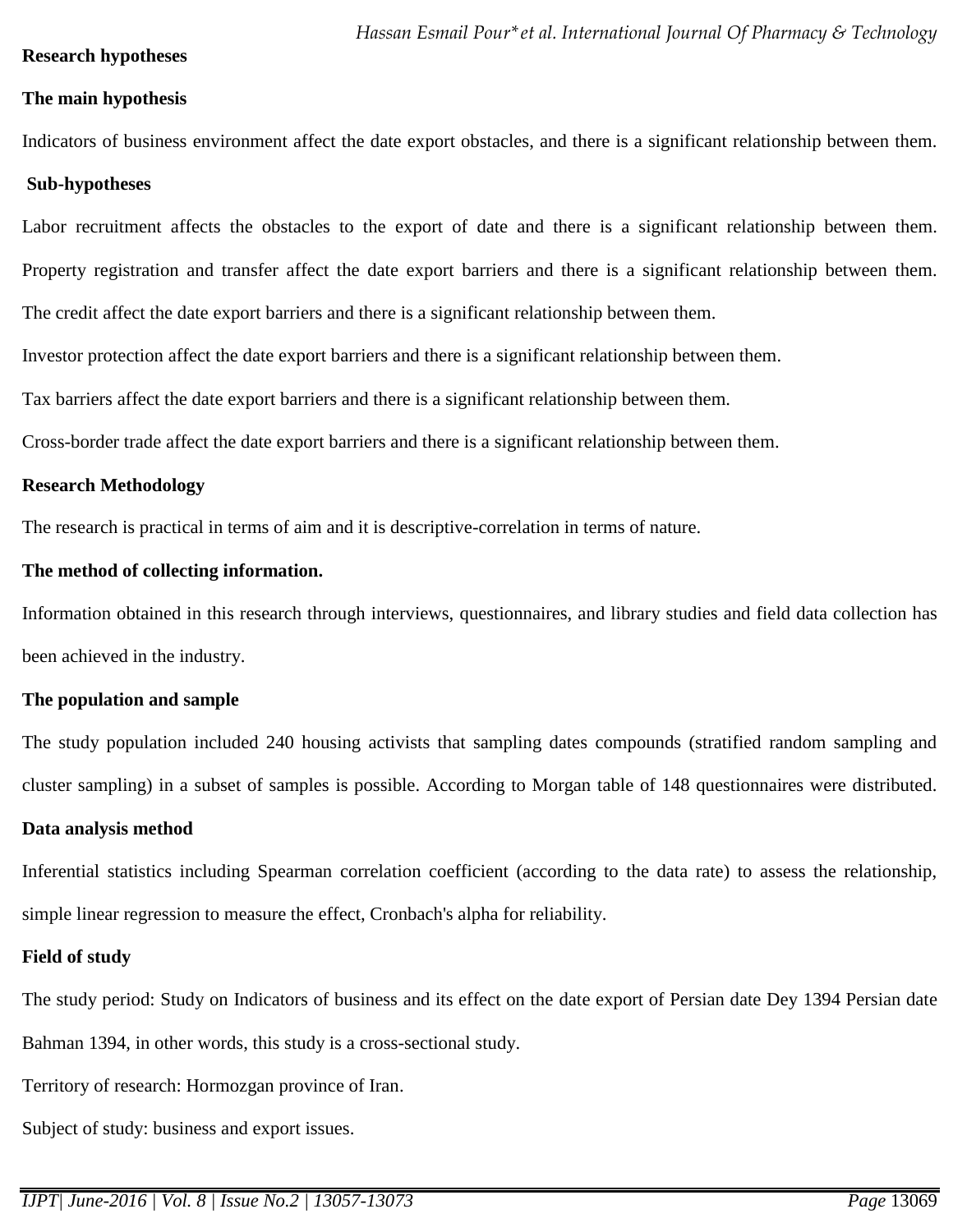#### **Technical characteristics of measurement tools**

Validity: Validity need to answer the question what are the tools, what should be measured?To answer these questions using the comments of several professors and experts examined the test questions and ambiguities has been removed, indicating the validity of the test is acceptable.

#### **Reliability**

The reliability of the technical characteristics measurement tool. This is dealt with in similar conditions to what extent the Measure tool to get the same results that the tool accuracy, reliability, stability and reproducibility of test results refer.In other words, the reliability coefficient indicates the extent to which measurement tool characteristics or features variable measures the stability of the subjects. Using data obtained from the questionnaire using SPSS statistical software was performed by Cronbach's reliability as a result are as follows:

| <b>Alpha's coefficient</b> | <b>Indicators</b>                  |
|----------------------------|------------------------------------|
| 0.811                      | Labor recruitment                  |
| 0.856                      | Property registration and transfer |
| 0.799                      | Credit on export barriers          |
| 0.836                      | Investor protection                |
| 0.846                      | paying tax                         |
| 0.794                      | Cross-border trade                 |

Cronbach's alpha was 91.3 that indicates the stability of questionnaire. To obtain the Cronbach's alpha, the variance of the scores and the questions and total variance should be measured.

#### **Case Processing Summary**

|                         |     | %     |  |
|-------------------------|-----|-------|--|
| Valid<br>Cases          | 148 | 100.0 |  |
| $Excludeda$ 0           |     | .0    |  |
| Total                   | 148 | 100.0 |  |
| Listwise deletion based |     |       |  |

variables in the procedure.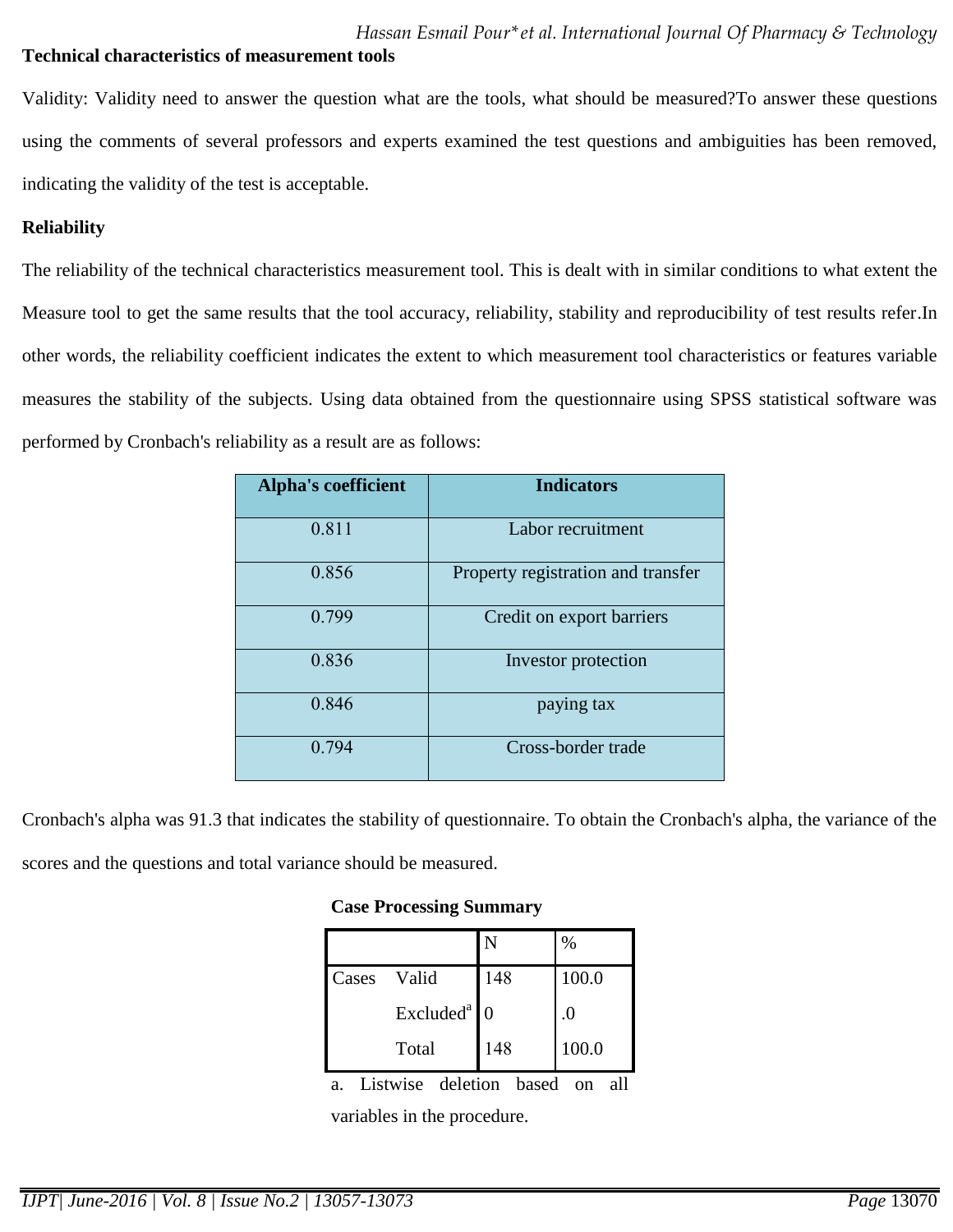# **Reliability Statistics**

| Cronbach's |            |
|------------|------------|
| Alpha      | N of Items |
| .913       |            |

Cronbach's alpha can be calculated by one of these equations:

$$
\alpha = \frac{k\overline{C}}{\overline{V} + (k-1)\overline{C}} \quad \text{if} \quad \alpha = \frac{k}{k-1} \left( 1 - \frac{\sum_{i=1}^{k} S_i^2}{\sigma^2} \right)
$$

- K: The number of questions
- $S^2$ : Question variance
- $\sigma^2$ : Total questions variance
- *C* : Mean of covariance in questions
- *V* : Mean of question variance

# **Data analysis:**

# **Correlation analysis**

Correlation analysis of statistical tools to determine the type and degree of relationship is a quantitative variable with a variable it longer. One of the criteria used to determine the correlation coefficient is variable. The correlation coefficient shows intensity of the relationship and the type of relationship(direct or inverse). This coefficient is between 1 and-1,if it is zero, there is no relationship between the two variables.

# **Spearman's correlation coefficient**

The correlation coefficient is a parameter method to test the normality of distributed dataor number of data. Spearman's correlation coefficient was calculated using the following equation.

$$
r = \frac{\sum xy - \overline{nxy}}{\sqrt{\sum x^2 - nx^{-2}} \sqrt{\sum y^2 - ny^{-2}}}
$$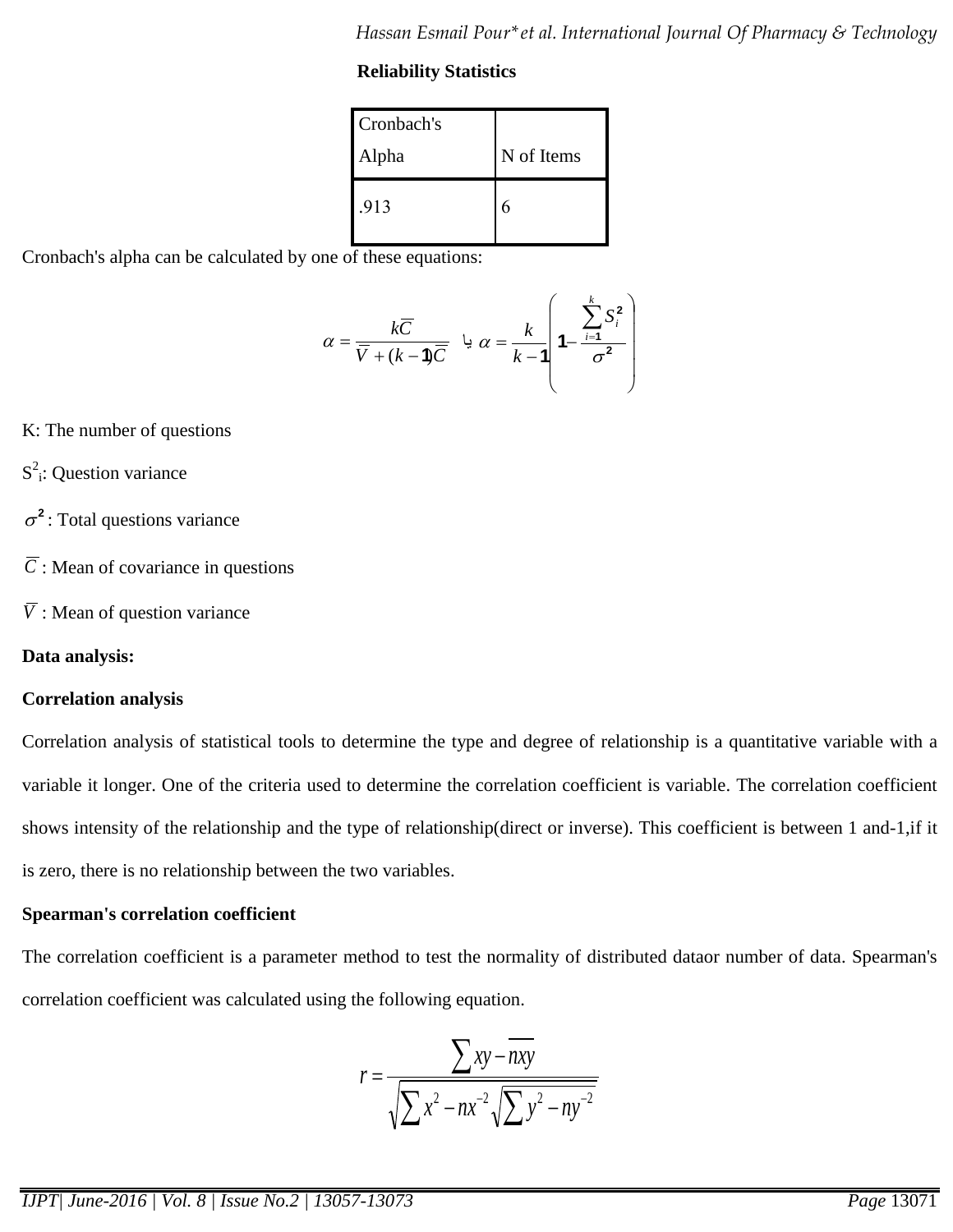*Hassan Esmail Pour\*et al. International Journal Of Pharmacy & Technology*

| Rejection or | <b>Correlation</b> | Variables                                         | <b>Hypotheses</b>         |
|--------------|--------------------|---------------------------------------------------|---------------------------|
| acceptance   | coefficient        |                                                   |                           |
| Accepted     | 0.468              | Labor recruitment and export                      | The first sub-hypothesis  |
| Accepted     | 0.654              | Registration and ownership transfer<br>and export | The second sub-hypothesis |
| Accepted     | 0.737              | Obstacles export credit and export                | The third sub-hypothesis  |
| Accepted     | 0.211              | Protection of investment and exports              | The fourth sub-hypothesis |
| Accepted     | 0.681              | Taxation and export                               | The fifth sub-hypothesis  |
| Accepted     | 0.599              | Cross-border trade and export                     | The sixth sub-hypothesis  |
| Accepted     | 0.812              | Indicators of business environment                | The main hypothesis       |
|              |                    | and export                                        |                           |

# **Correlations**

|                   |    |                            | q <sub>1</sub> | q2        |
|-------------------|----|----------------------------|----------------|-----------|
| Spearman's rho q1 |    | Correlation<br>Coefficient | 1.000          | $.812*$   |
|                   |    | Sig. (2-tailed)            |                | .001      |
|                   |    | N                          | 148            | 148       |
|                   | q2 | Correlation<br>Coefficient | $.812*$        | 1.000     |
|                   |    | Sig. (2-tailed)            | .001           | $\bullet$ |
|                   |    | N                          | 148            | 148       |

\*. Correlation is significant at the 0.05 level (2-tailed).

#### **Argument and conclusion**

This paper aims to investigate the effects of business on export barriers in Hormozgan province. Policies and economic measures and expand exports, especially non-oil exports are the important issues that most economists have suggested to improve the global economy. So activating various economic sectors is required in order to reduce government takeover of the private sector in the implementation of development policies and promote non-oil exports. Extensive activities in this field in Iran especially in Hormozgan need to develop healthy competition, reduce production costs and other factors. In most developed countries, there is fairly intensive interaction between the development of the private sector and the development of non-oil exports. To develop and expand non-oil export development strategies need to implement successful economic policies detailed investigation of all aspects of theoretical scientific and effective performance